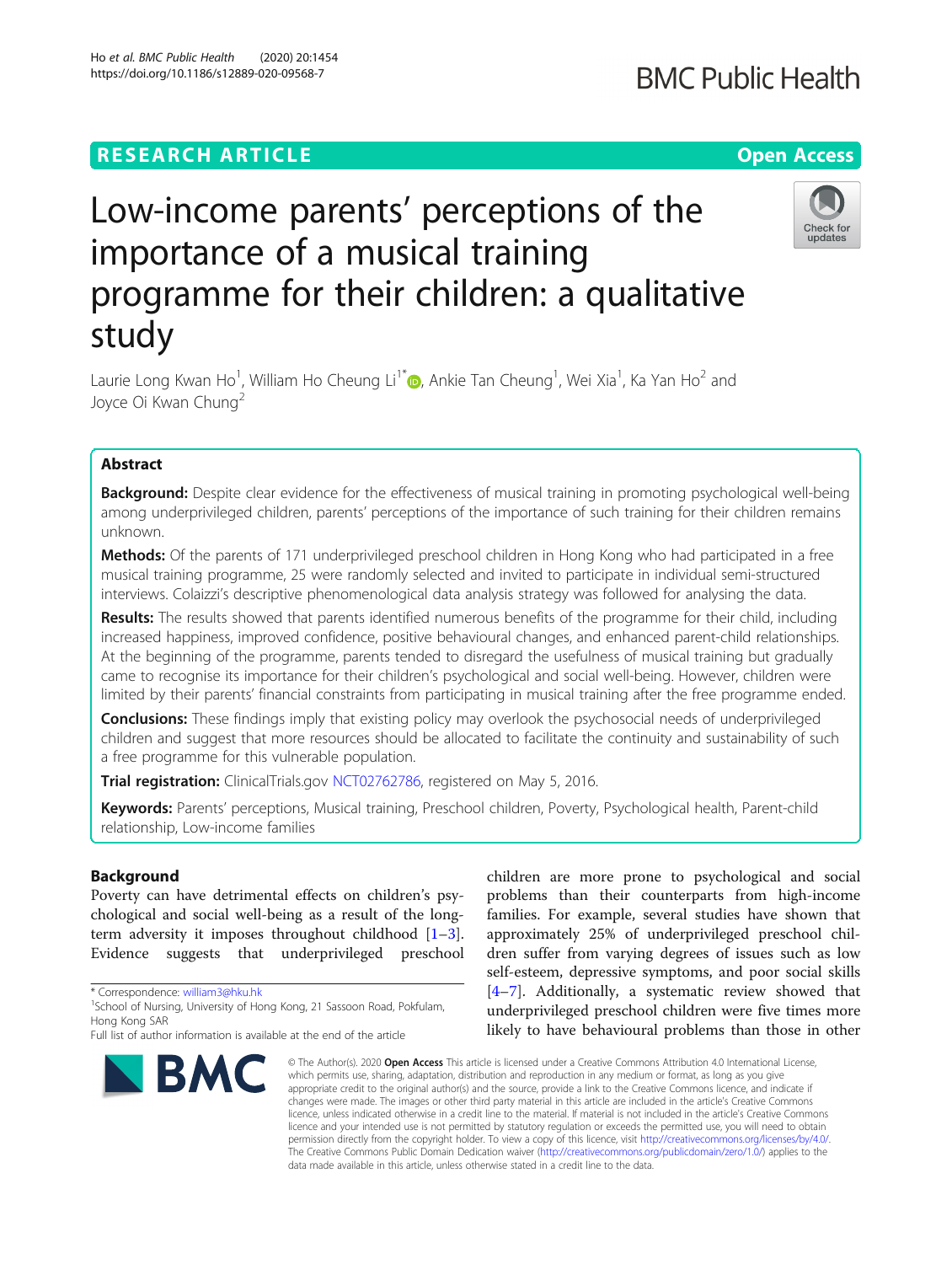age groups [\[7](#page-6-0)]. They also exhibited weaker adaptive abilities later in life, making them more vulnerable to serious emotional and behavioural problems during adolescence and adulthood [[7,](#page-6-0) [8\]](#page-6-0).

As early interventions for underprivileged preschool children have been found to promote psychological and social well-being, as well as to prevent behavioural problems in later life  $[4, 9]$  $[4, 9]$  $[4, 9]$ , it is of paramount importance that healthcare professionals develop and implement appropriate interventions targeting this population. There has been an increased use of musical training to promote mental health of children and adolescents [\[10](#page-6-0)], to enhance quality of life and reduce depressive symptoms in paediatric brain tumour survivors [[11](#page-6-0)] and to improve social skills of children with autism [\[12\]](#page-6-0). Previous studies have found that active engagement in musical activities has beneficial effects on quality of life and psychosocial well-being by provoking positive emotions and cognitive and social development  $[13–16]$  $[13–16]$  $[13–16]$ . Growing evidence indicates that music education programmes promoted psychological well-being, social inclusion and cognitive development in infants, school-aged children and youth  $[17–21]$  $[17–21]$  $[17–21]$  $[17–21]$  $[17–21]$ . However, there is a lack of empirical evidence on the effectiveness of musical training for preschool children. One of the few studies to examine the effectiveness of a musical training programme for underprivileged preschool children, was a quasi-experimental study our team conducted in 2018 [[22](#page-6-0)]. The study showed that such training could increase participants' happiness and enhance their quality of life [\[22](#page-6-0)]. Yet, this study did not elicit parents' perceptions of their children's musical training.

A few studies conducted in Hong Kong revealed that underprivileged families were unable to afford extracurricular activities for children aged 10–13, and thus some parents regarded musical training as a luxury and an optional leisure activity without any therapeutic benefits [\[5](#page-6-0), [6\]](#page-6-0). Understanding parents' perceptions is a crucial step in facilitating the continuity and sustainability of an effective musical training programme that can promote the psychological and social well-being of their children. This study aimed to collect in-depth qualitative data about parents' perspectives on a musical training programme and its influence in the family context.

# Methods

# Study design and sample

A qualitative study using a phenomenological approach was conducted from August to October 2018. Parents  $(n = 100)$  whose children attended the previously mentioned quasi-experimental study were eligible for participation. The study examined the effectiveness of a 12-week free musical training programme among underprivileged Chinese preschool children in Hong Kong

[[22\]](#page-6-0). Detailed study methods are described elsewhere [[22\]](#page-6-0). Briefly, a weekly 1-h musical training programme was implemented in small groups with approximately 10 children per group without parents' participation. The programme was delivered by professionally qualified musicians who had extensive experience in early childhood music education. The musical training intervention was designed to stimulate children's awareness of music and allow them to experience music-making by singing, dancing, body percussion and exploration of musical instruments. As mentioned previously, the programme found improved happiness and quality of life defined as measures of subjective well-being, including assessment of life and its components such as physical ability, psychological state, social relationships and school functioning [\[23](#page-6-0), [24\]](#page-7-0). Participants were randomly selected by a computer program upon the completion of the musical training programme. Final sample size of this study was determined by data saturation, which was achieved after interviewing 25 parents with 100% response rate.

# Data collection

Ethical approval was obtained from the Institutional Review Board of the University of Hong Kong/ Hospital Authority Hong Kong West Cluster. Written consent was obtained from parents after they were told the purposes of the study and had agreed to participate. The participants were informed that the study was completely voluntary and were assured of data confidentiality. They were also informed that they could withdraw from the study at any time with no prejudice.

Participants were invited to attend an individual semistructured interview in a private meeting room. The interviews were audio-taped and lasted from 20 to 30 min. Field notes were taken throughout the interviews. All of the interviews were conducted by two qualified nurses who had extensive experience in conducting qualitative interviews and received training from an associate professor with expertise in paediatrics. One nurse played the role of an interviewer and encouraged the participants to express their feelings and thoughts freely and honestly. The other nurse worked as an observer and sought to detect participants' nonverbal cues such as facial expressions and body gestures.

A semi-structured interview guide was developed by a group of qualitative and paediatric research experts, including an associate professor, an assistant professor, and a postdoctoral fellow. Expert advice was also sought from a professional musician who has acquired over 20 years of experience in music education for children. The interview guide was designed to cover two major areas: 1) perceptions of change in one's child or family after that child's participation in the musical training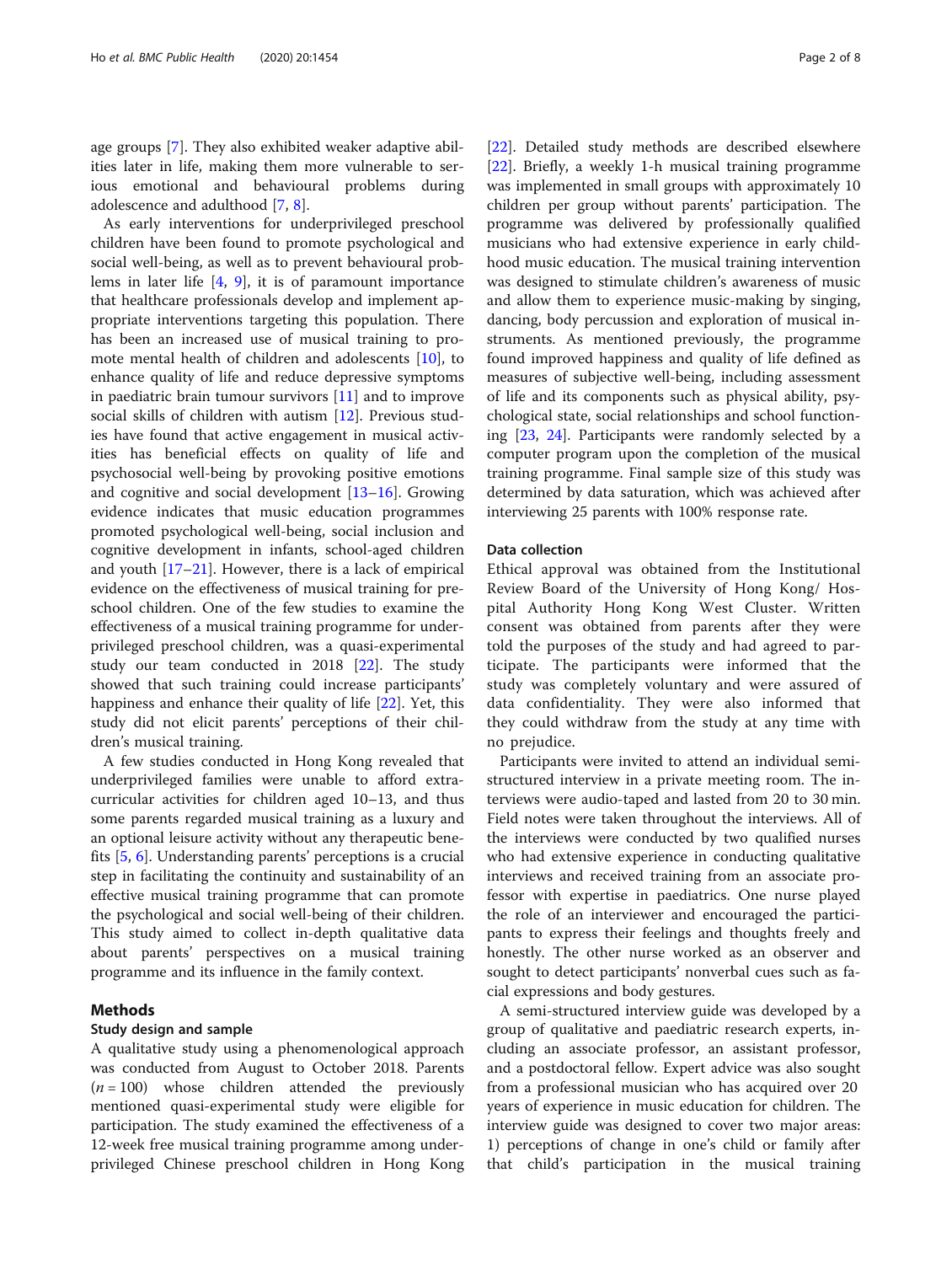programme, and 2) perceptions of the importance of the musical training.

The interviews began with a broad and open question, for instance, "Can you share something about your family background such as the monthly income or the living environment?" This was followed by nondirective questions related to music (eg, "What are your perceptions of music?") and related to musical training programmes (eg, "What do you think about the musical training programme?" or "How do you evaluate the usefulness of the musical training?"). Different probing techniques (eg, "Can you give me some examples?") were applied throughout the interviews to elicit more detailed and comprehensive information. An additional file shows this in more detail (see Additional file [1\)](#page-6-0).

# Data analysis

Colaizzi's descriptive phenomenological data analysis strategy was followed for analysing the data [[25](#page-7-0)]. To accurately capture the content of the dialogue and physical expressions that took place during the interview, all recordings were transcribed verbatim into Cantonese immediately after the interviews. Important quotes relevant to the emerging themes were identified and translated into English for the purpose of reporting. Two researchers who were experienced in qualitative and paediatric research for about 5 years were responsible for coding. They analysed the data independently and then compared their results, a process that helps ensure stability and consistency of the findings. To improve objectivity and reduce personal bias, the two researchers recorded their data analysis procedures and documented their reflections on it from time to time. All of the transcripts were reviewed intensively to identify statements that were relevant to the phenomenon under investigation (i.e. parents' perspectives on a musical training programme and its influence) and labelled as significant statements. The identified meanings that were common across the transcripts were then grouped into categories and themes by examining their similarities. By organizing all the themes, a full and inclusive description of the phenomenon was emerged. The nonverbal behaviours and interactions from field notes provided additional details about participants' feelings which aided the data analysis.

Quality and rigour—in terms of credibility, transferability, dependability, and confirmability—was achieved through a number of strategies. For example, triangulation strategies were adopted to enhance credibility; these included taking field notes throughout the interviews to capture supplementary, nonverbal cues, and having two researchers involved in data analysis [[26\]](#page-7-0). These methods helped ensure consistency of the data through multi-method data collection, and achieve more comprehensive data analysis. Credibility was further enhanced with member checking to validate results with all participants themselves [\[26](#page-7-0)]. All participants in our study showed agreements with our results. Participants were also encouraged to express their feeling and ideas honestly throughout this stage. Confidentiality was assured, and privacy was provided throughout the interviews by offering a safe and secure environment for participants. Transferability was enhanced by using direct quotes and explicit descriptions of participants' experiences, and is illustrated in the similarities drawn between these and other research findings. The technique of stepwise replication was adopted to achieve dependability [\[27\]](#page-7-0). Moreover, to maintain further consistency, all the interviews were carried out by the same researchers. Finally, extended reflection on the data analysis process was implemented by reviewing the documented procedures and reflections at regular interval to improve confirmability of the results [[27\]](#page-7-0). Research team meetings were held at regular intervals to monitor the data analysis process and manage any divergence of views by aggregating expert opinions to ensure data stability and consistency.

# Results

# Participant characteristics

Participant demographics are shown in Table [1](#page-3-0). Most  $(84%)$  of the participants were mothers (Mean age = 35.8) years). More than 50% of the participants were living in subdivided urban flats. Children of all the participants (Mean age = 4.7 years) finished the entire course of the musical training programme between March and August 2018.

We identified three main themes: (1) perceptions of music and musical training; (2) perceived beneficial effects of musical training programme; and (3) the difficulty of sustaining musical training for one's child. Several subthemes were further identified under each main theme.

# Perceptions of music and musical training

The perceptions held by the participants seemed to affect their reactions towards music and musical training. Three subthemes were identified under this theme.

Music is important but not a necessity In general, the majority of participants agreed that music might have beneficial effects for the psychological well-being and the development of their child. However, they also shared the similar view that music is not a necessity.

Music is somehow important. I believe listening to music can soothe our souls and make us feel good. However, I do not have time to sit down and enjoy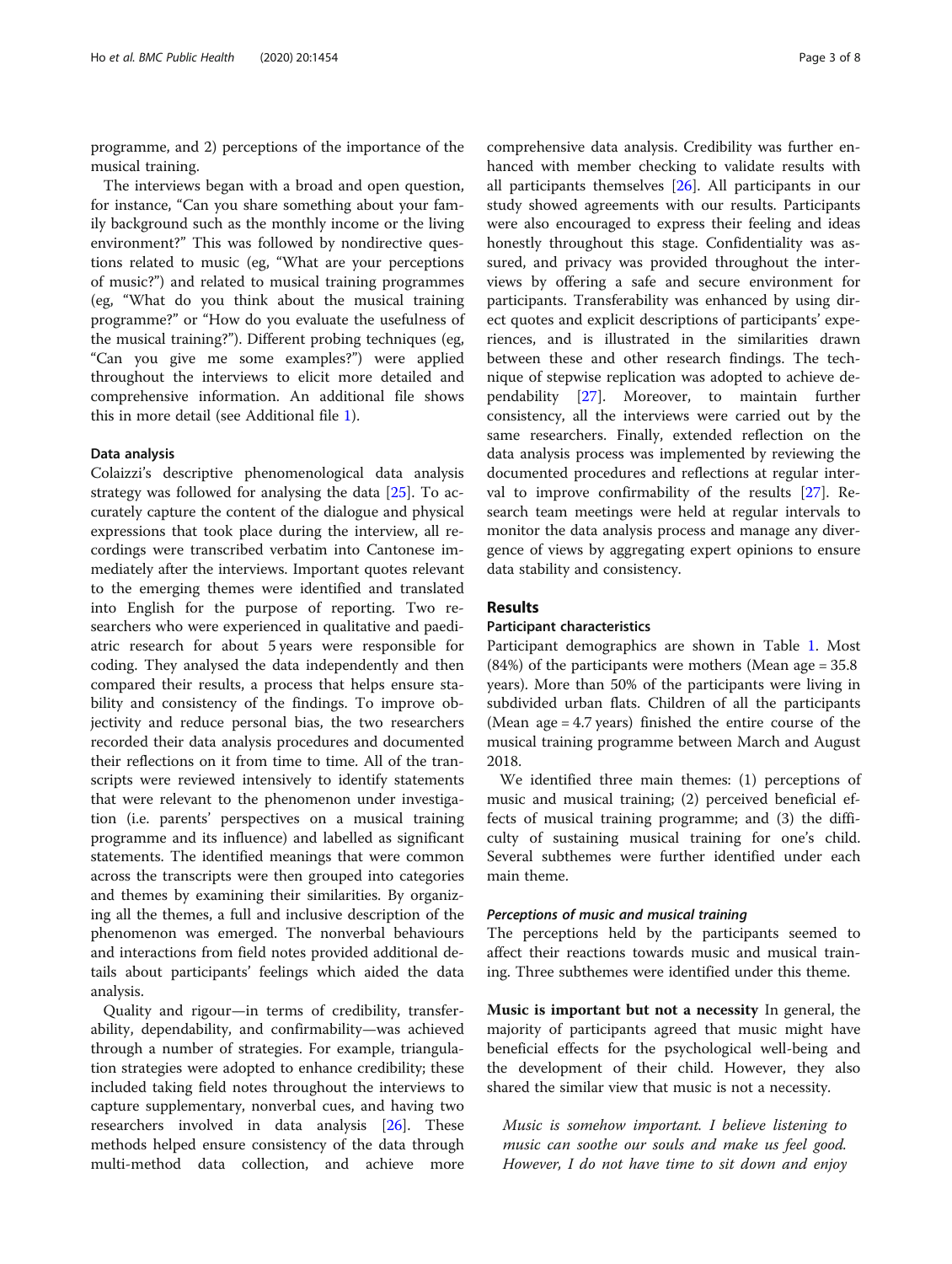<span id="page-3-0"></span>

| <b>Table 1</b> Participant demographics in the semi-structured |  |  |
|----------------------------------------------------------------|--|--|
| interviews $(N = 25)$                                          |  |  |

|                              | Frequency (%) |
|------------------------------|---------------|
| Sex                          |               |
| Male                         | 4(16)         |
| Female                       | 21 (84)       |
| <b>Marital status</b>        |               |
| Married                      | 19 (76)       |
| Divorced/ separated          | 6(24)         |
| <b>Educational level</b>     |               |
| Primary                      | 1(4)          |
| Lower secondary              | 10(40)        |
| Higher secondary             | 12 (48)       |
| Tertiary                     | 2(8)          |
| <b>Employment status</b>     |               |
| Employed                     | 8(32)         |
| Unemployed                   | 17 (68)       |
| <b>Types of housing</b>      |               |
| Subdivided flats             | 13 (52)       |
| Public rental housing        | 11(44)        |
| Private rental housing       | 0(0)          |
| Private housing (owner)      | 1(4)          |
| Previous musical experiences |               |
| Yes                          | 2(8)          |
| No                           | 23 (92)       |
| Mean (SD)                    |               |
| Age (parents), yr            | 35.8 (5.9)    |
| Age (children), yr           | 4.7(1)        |

the music. I need to work very hard to support the family. Listening to music cannot relieve my workload. (Mrs. Y)I think music is somehow good for my son's growth and development. However, I believe that food is more important than music for the growth and health of my son. (Miss. C).

Changing perceptions of musical training Most of the participants admitted that when they first signed their child up for the musical training programme, they disregarded its potential usefulness. Not until their child had participated in the programme and exhibited positive changes did the parents' perceptions of the programme undergo a significant alteration.

I realized that the musical training programme changed something about my son; he looked happier than before, which is something I could never have imagined. (Mr. W).

In the beginning, I just thought it was good to have something free for my daughter's entertainment. I did not expect that the programme would be good for her psychological well-being. (Mrs. Q).

The free musical training is a valuable opportunity All of the participants mentioned their amazement at having a free musical training programme for their child, and stated that they did not hesitate to make use of the opportunity to let them join.

The musical training programme provides a valuable opportunity for my son to learn music. (Miss. C).

# Perceived beneficial effects of the musical training programme

Increased happiness Many of the participants observed positive mood changes in their children after they participated in the musical training programme. Since their children had started joining the programme, some found that their children were less likely to lose their temper and cry, and were happier when they were at home.

My son cries about many things, such as asking me to take him outdoors to play. He is an active boy and he often complains that it is too boring to stay at home. But, you know, I am a single mother and need to take care of him by myself. And I really do not have extra money and time to buy him toys or take him out to play. However, after joining the musical training programme, he knows that he will have a lesson once per week so he stops whining to go out. (Mrs. B).

My daughter loves attending the musical training programme. She has changed a lot since taking part in the program and is happier than before. (Mrs. Q).

Improved confidence A number of participants mentioned that their child was too shy to dance and sing at first. However, they were surprised that their child was able to perform singing and dancing on the stage by the end of the musical training programme.

My son is introverted. I know he is affected by the fact that he comes from a single-parent family. I know he cares much about the fact that he doesn't have a father … I was so amazed and impressed to see my son confidently performing what he had learnt from the musical training programme on the stage. (Miss. E).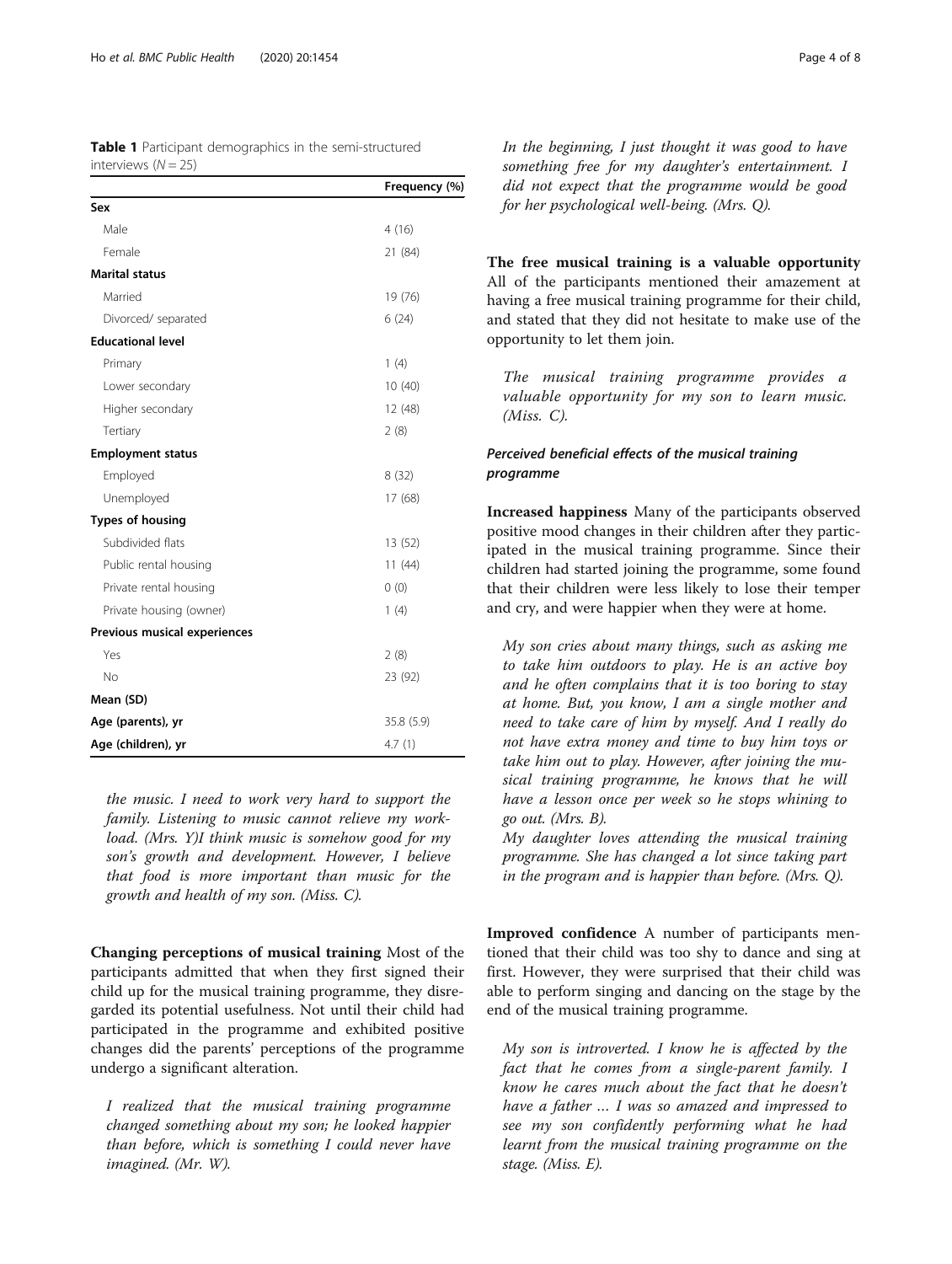Improved concentration The majority of participants noted an improvement in their child's concentration after joining the musical training programme. Most of the families lived in subdivided flats, and mentioned that their living environments were very crowded and noisy while also describing their child was easily distracted by the surroundings. Parents observed that, since their child had cultivated the habit of listening music after joining the programme, their child had become more focused and was capable of attending to a single task rather than being distracted by their surroundings.

We live in a subdivided flat that is so small that we can hear all of the sounds from the neighbours. Prior to the programme, my son was often distracted by the environment. Now, he likes to listen music and do homework by himself. I think the musical training programme has cultivated his interest in listening to music and this hobby makes him more able to concentrate. (Mrs. H).

It is very difficult to ask my son to concentrate on a single task. For example, he would suddenly go to draw or play puzzles while he was doing homework. I am so impressed that he is now able to sit quietly and enjoy listening to music at home. Sometimes, he practises singing and dancing that he has learned from the musical training programme by himself. (Miss. C).

Promoting independence and social relationships Many participants mentioned that, to limit their expenses, they seldom took their child out. This made their child very dependent on them and increased the likelihood that their child would exhibit difficulties getting along with other children. The parents considered the free musical training programme an opportunity for their children to learn how to get along with others. Some participants also mentioned that their child learned some social manners, such as how to line up and follow instructions.

We seldom go out and my daughter spends most of her time with me at home. This may make her dependent on me and fearful of strangers. She cried at first in the musical training programme but she eventually adapted to the separation. (Mrs. I).

At the beginning, I was worried about whether my daughter would get along with other children because she is the only child at home. However, I was very surprised when she introduced her best friend to me last week. (Mrs. F).

Enhanced parent-child relationships The musical training programme appeared to have elicited positive changes in parent-child relationships by increasing parent-child interactions. The participants reported that the programme had provided a new topic to talk about with their child; their children were excited to share the things that happened in their lessons and some even taught their parents how to dance. The participants reported spending more time with their children and fostering a better parent-child relationship after the programme.

We have become closer than before. My son always tells me about the things that happened during the lesson. He holds my hand and teaches me how to dance. We have a good time with each other. (Miss. J).

My daughter spends more time chatting with me. She likes to share things that she has learned from the musical training programme with me. (Mr. V).

### Difficulty sustaining musical training for one's child

Most participants mentioned that they did not have extra money to spend on extra-curricular activities, such as music classes, for their child. Although they understood that musical training could benefit their child, they could not afford to pay for their child's enrolment after the free training programme ended.

I know my daughter likes to participate in the musical training programme very much. However, I do not have extra money for such a purpose. (Mr. V). As we cannot afford the musical training fee, I really hope that the non-government organisation can continue offering a free musical training programme for my daughter. (Miss. J).

I agree that the musical training programme is good for my son and I know that learning music is a common practice for children in Hong Kong. But how can we afford it? (Miss. N).

# **Discussion**

To the best of our knowledge, this is the first study to explore how low-income Hong Kong Chinese parents perceive the importance of musical training for their preschool children. In addition to an increased level of happiness, which the previous experimental study [[22](#page-6-0)] also observed, this study showed that these parents perceived many other benefits of the training programme for their child, including improved confidence, observable positive behavioural changes (i.e. development of independence and social manners), and enhanced parent-child relationships. Our findings are consistent to previous studies that have also examined community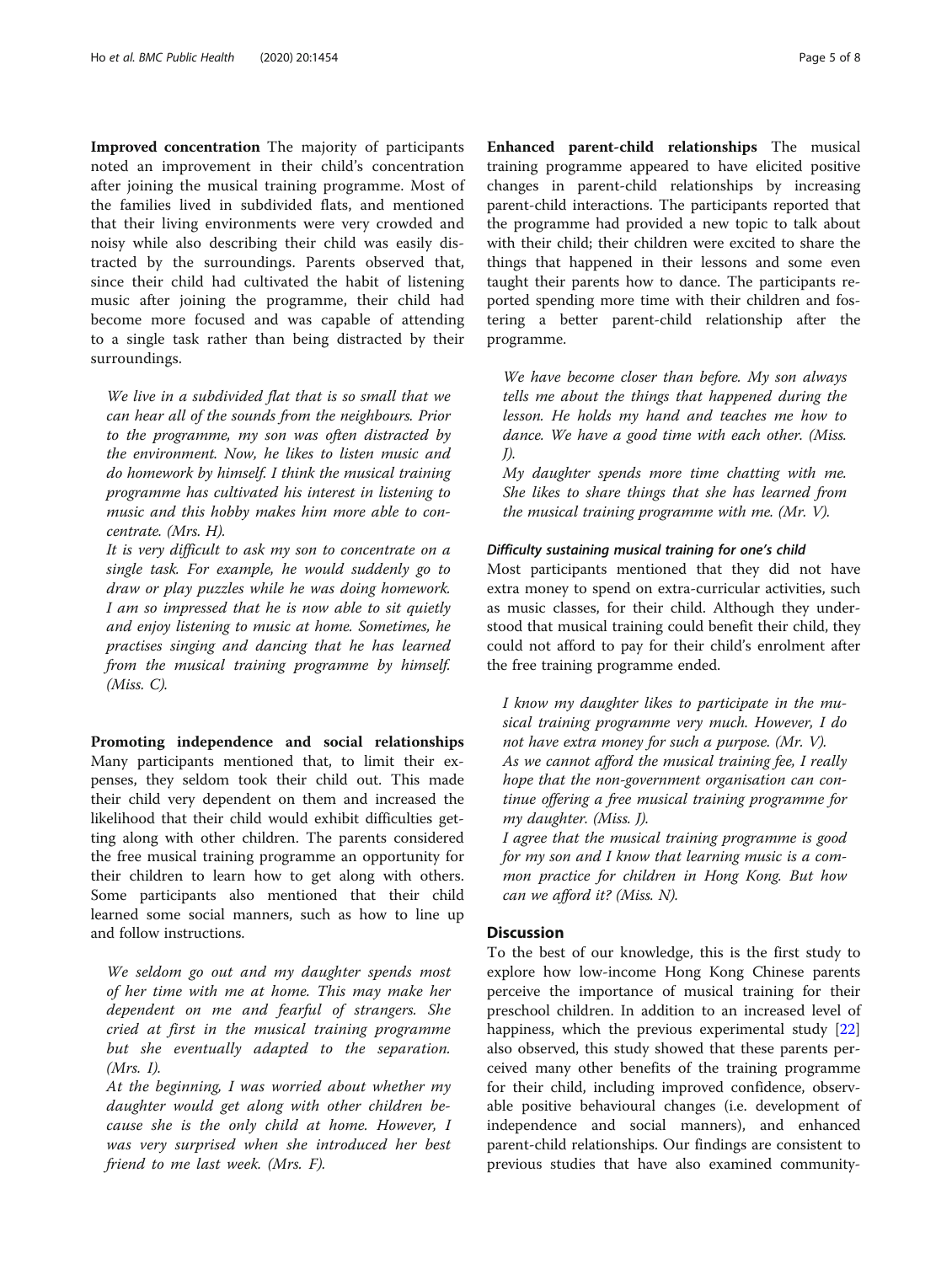based music programmes targeting children in other age groups [[17](#page-6-0)–[19](#page-6-0)]. Parents in this study perceived more benefits than previous studies which may be due to the combined different components of music in our musical training programme including singing, dancing and exploration of musical instruments [[20,](#page-6-0) [21\]](#page-6-0).

Our findings show that most of the parents overlooked the potential beneficial effects of musical training on the psychological and social well-being of their children before joining the programme. This also explained why we found it difficult to recruit this population for participating in the musical training programme. The findings suggest that when promoting musical training to low-income parents, more and better information should be given to highlight the benefits for their children. For example, information leaflets and videos could be provided. Indeed, although most parents in the present study perceived the benefits of the musical training after joining the programme, they emphasised their inability to pay for extra-curricular activities for their children, especially continuous musical training. More resources should be allocated to facilitate the continuity and sustainability of such free programmes for underprivileged children. Importantly, lack of recreational activities has been strongly associated with poor psychological and social well-being, and a higher risk of suffering from depression in underprivileged children [[5](#page-6-0), [6,](#page-6-0) [28](#page-7-0)]. The free musical training programme, which is a leisure activity that has been found to be effective to promote underprivileged children's overall well-being and quality of life [[22\]](#page-6-0), might be an appropriate and useful strategy to ameliorate such detrimental effects of poverty.

Poverty has been strongly associated with negative parenting practices that consequently hinder parent-child relationship [[29](#page-7-0)–[31](#page-7-0)]. In this study, parents claimed that the musical training programme fostered positive parent-child relationships by promoting interpersonal interactions. The findings show that children shared the things that happened during their music lessons with their parents, and some even taught their parents how to dance. This finding aligns with previous studies in which children aged 5–12 years who joined music groups spent more time talking with their parents [\[32](#page-7-0), [33](#page-7-0)]. Jacobsen et al. [\[33](#page-7-0)] suggests that this can lead to a stronger sense of self-perceived parental competency in communicating with their children, and to a greater number of constructive parent-child conversations. Positive relationship formation has also been found to contribute to some social benefits associated with higher levels of selfesteem in children [[32](#page-7-0)].

The findings of this study suggest that musical training is an important activity for fostering positive behaviour in children. At the same time, it can help prevent the development of behavioural problems, which is consistent with the findings of previous studies [[34,](#page-7-0) [35](#page-7-0)]. Parents in this study mentioned that their children demonstrated personal development and increased social adjustment after participating in the musical training programme, such as being more independent and more willing to get along with others. It can be argued that these positive developments in children contribute to changes in parents' perception towards musical training programmes.

# Limitations

This study had several limitations. First, it appears that mothers were more willing to participate than fathers. A gender difference in perceptions about the impact of the programme may affect our results. The involvement of both fathers and mothers is recommended for future studies. Second, we used proxy informants (i.e., parents) in this study because the children involved in the musical training programme were too young to provide reliable information. Third, we used the self-report data collection method that was susceptible to social desirability bias, especially for an underprivileged population [\[36](#page-7-0)].

# Implications for practice

This study enhanced our understanding of parents' perspectives on the importance of a musical training programme for their children. The qualitative approach further explains and evaluates the findings of the previous experimental study in a real-life context [[22\]](#page-6-0). In particular, these parents' perceptions of the importance of the musical training programme might encourage wider adoption and maintenance of regular musical training in the future.

Given the potential psychological and social benefits to underprivileged children of a musical training programme, healthcare professionals, non-governmental organizations (NGOs) and schools should explore coordinated efforts to promote such programmes at the community level. Our findings also increase awareness about the involvement of music educators in programmes which aim at promoting children's psychological well-being. Additionally, increased governmental resources, particularly financial support, allocated to underprivileged children, would improve and widen the opportunities for those children to receive musical training as a way to promote their psychological and social well-being. Ultimately, the risk of underprivileged children developing psychiatric illnesses as a result of the adverse effects of poverty may be mitigated by this community programme. Our musical training programme can be a reference for other countries and regions to promote early childhood music education.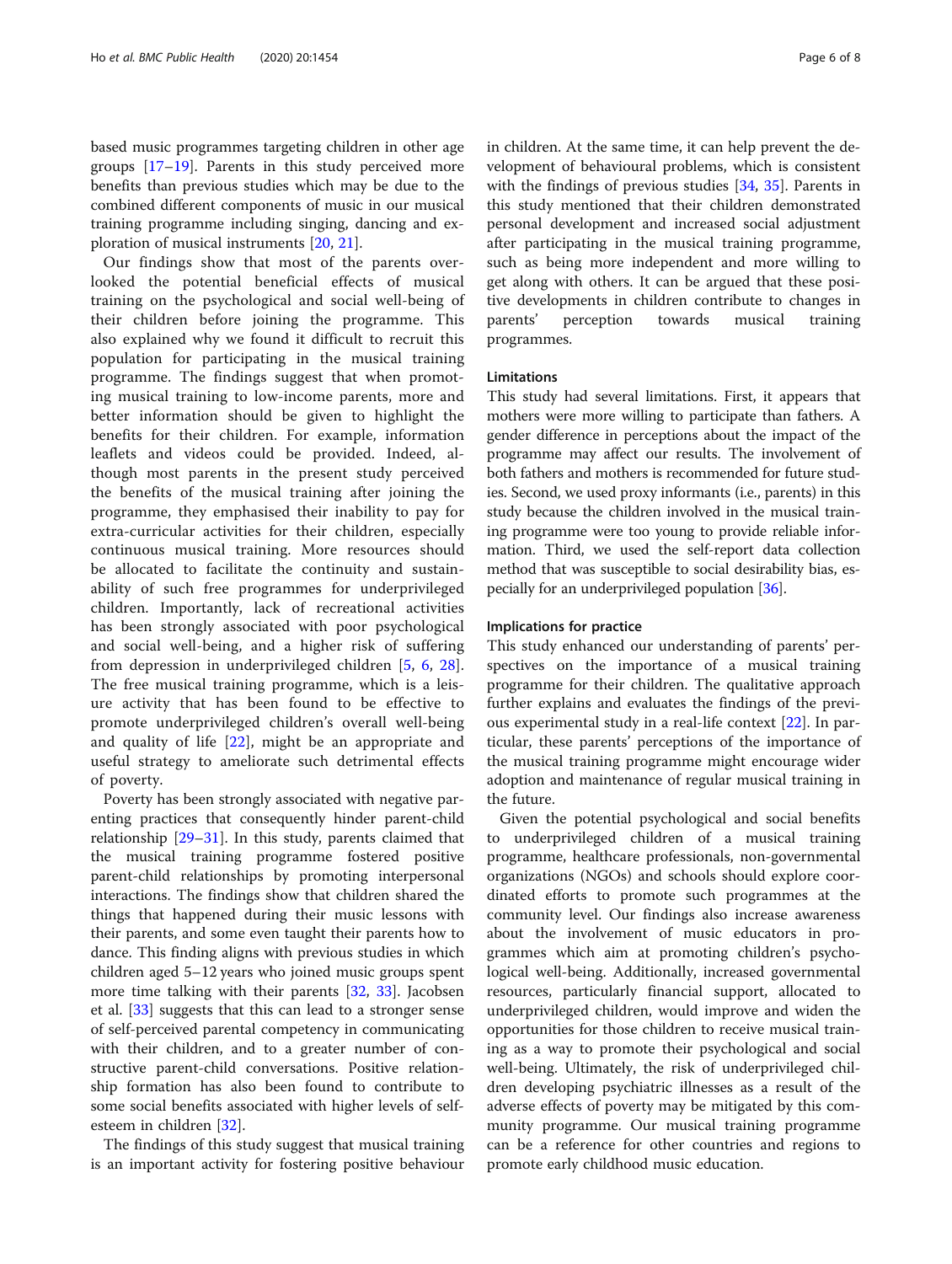# <span id="page-6-0"></span>Conclusion

This study addressed a gap in the literature by soliciting low-income Hong Kong Chinese parents' perspectives on the importance of a musical training programme for their preschool children. The findings revealed parents' perceptions of musical training changed; in particular, they realized the importance of such training in promoting their children's psychological and social well-being. We suggest medical professionals and NGOs should explore coordinated efforts to promote such free programmes at the community level especially for this vulnerable population.

### Supplementary information

Supplementary information accompanies this paper at [https://doi.org/10.](https://doi.org/10.1186/s12889-020-09568-7) [1186/s12889-020-09568-7](https://doi.org/10.1186/s12889-020-09568-7).

Additional file 1. Interview guide. An interview guide for semistructured interviews.

#### Abbreviation

NGOs: Non-Governmental Organizations

#### Acknowledgements

The authors would like to thank parents and their children for their participation in the project. We also thank Anita Harman, PhD, from Edanz Group ([https://en-author-services.edanzgroup.com/\)](https://en-author-services.edanzgroup.com/) for editing a draft of this manuscript.

#### Authors' contributions

LLKH, WHCL, ATC, WX, KYH and JOKC contributed in study concept and design. LLKH and WHCL participated in drafting and finalising the manuscript. All authors read and approved the final manuscript.

#### Funding

This study was supported by Music Children Foundation. The funding body had no role in study design, data collection, analyses, interpretation, writing of the manuscript, and the decision to publish the results.

#### Availability of data and materials

The datasets generated and/or analysed during the current study are not publicly available due to privacy or ethical restrictions but are available from the corresponding author on reasonable request.

#### Ethics approval and consent to participate

This study has been approved by the Institutional Review Board of the University of Hong Kong/ Hospital Authority Hong Kong West Cluster (reference UW16–250). Informed written consent was obtained from the participants after they were told the study's purposes and details.

#### Consent for publication

Not applicable.

#### Competing interests

Ho Cheung William Li (Corresponding author) is an Associate Editor for BMC Public Health. Other authors declare that they have no competing interests.

#### Author details

<sup>1</sup>School of Nursing, University of Hong Kong, 21 Sassoon Road, Pokfulam, Hong Kong SAR. <sup>2</sup>School of Nursing, the Hong Kong Polytechnic University, Hung Hom, Hong Kong SAR.

# Received: 1 April 2020 Accepted: 18 September 2020 Published online: 25 September 2020

#### References

- 1. Perna L, Bolte G, Mayrhofer H, Spies G, Mielck A. The impact of the social environment on children's mental health in a prosperous city: an analysis with data from the city of Munich. BMC Public Health. 2010;10:199.
- 2. Dashiff C, DiMicco W, Myers B, Sheppard K. Poverty and adolescent mental health. J Child Adolesc Psychiatr Nurs. 2009;22:23–32.
- 3. Yoshikawa H, Aber JL, Beardslee WR. The effects of poverty on the mental, emotional, and behavioral health of children and youth. Am Psychol. 2012; 67(4):272–84.
- 4. Brown CM, Copeland KA, Sucharew H, Kahn RS. Social-emotional problems in preschool-aged children: opportunities for prevention and early intervention. Arch Pediatr Adolesc Med. 2012;166(10):926–32.
- 5. Ho KY, Li WHC, Chan SSC. The effect of poverty and income disparity on the psychological well-being of Hong Kong children. Public Health Nurs. 2014;32(3):212–21.
- 6. Ho KY, Li WHC, Chung JOK, Lam KK, Chan SSC, Xia W. Factors contributing to the psychological well-being for Hong Kong Chinese children from low-income families: a qualitative study. Int J Ment Health Syst. 2016;10:56.
- 7. Qi HC, Kaiser AP. Behavior problems of preschool children from lowincome families: review of the literature. Top Early Child Spec Educ. 2003;23(4):188–216.
- 8. Mesman J, Bongers IL, Koot HM. Preschool developmental pathways to preadolescent internalizing and externalizing problems. J Child Psychol Psychiatry. 2001;42(5):679–89.
- 9. Brotman LM, Gouley KK, Huang KY, Kamboukos D, Fratto C, Pine DS. Effects of a psychosocial family-based preventive intervention on cortisol response to a social challenge in preschoolers at high risk for antisocial behavior. Arch Gen Psychiatry. 2007;64(10):1172–9.
- 10. Gold C, Voracek M, Wigram T. Effects of music therapy for children and adolescents with psychopathology: a meta-analysis. J Child Psychol Psychiatry. 2004;45:1054–63.
- 11. Cheung AT, Li WHC, Ho KY, Lam KKW, Ho LLK, Chiu SY, et al. Efficacy of musical training on psychological outcomes and quality of life in Chinese pediatric brain tumor survivors. Psycho-oncology. 2019;28(1):174–80.
- 12. Ghasemtabar S, Hosseini M, Fayyaz I, Arab S, Naghashian H, Poudineh Z. Music therapy: an effective approach in improving social skills of children with autism. Adv Biomed Res. 2015;4:157.
- 13. Hwang EY, Oh SH. A comparison of the effects of music therapy interventions on depression, anxiety, anger, and stress on alcoholdependent clients: a pilot study. Music Med. 2013;5(3):136–44.
- 14. Kirschner S, Tomasello M. Joint music making promotes prosocial behavior in 4-year-old children. Evol Hum Behav. 2010;31(5):354–64.
- 15. Rabinowitch TC, Cross I, Burnard P. Long-term musical group interaction has a positive influence on empathy in children. Psychol Music. 2013;41(4):484– **98**
- 16. Van Goethem A, Sloboda J. The functions of music for affect regulation. Music Sci. 2011;15(2):208–28.
- 17. Iadeluca V, Sangiorgio A. Bambini al centro: music as a means to promote wellbeing. Int J Commun Music. 2009;1(3):311–8.
- 18. Ilari B, Perez P, Wood A, Habibi A. The role of community-based music and sports programs on parental views of children's social skills and personality. Int J Commun Music. 2019;12(1):35–56.
- 19. Rimmer M. The participation and decision making of "at risk" youth in community music projects: an exploration of three case studies. J Youth Stud. 2012;15(3):329–50.
- 20. Rose D, Bartoli AJ, Heaton P. Measuring the impact of musical learning on cognitive, behavioural and socio-emotional wellbeing development in children. Psychol Music. 2019;47(2):284–303.
- 21. Welch G, Himonides E, Saunders J, Papageorgi I, Sarazin M. Singing and social inclusion. Front Psychol. 2014;5:803.
- 22. Cheung AT, Li WHC, Ho LLK, Ho KY, Lam KKW, Chung OK. Effectiveness of a musical training programme in promoting happiness and quality of life of underprivileged preschool children. J Clin Nurs. 2019;28:4412–23.
- 23. Kim-Prieto C, Diener E, Tamir M, Scollon CN, Diener M. Integrating the diverse definitions of happiness: a time-sequential framework of subjective well-being. J Happiness Stud. 2005;6:261–300.